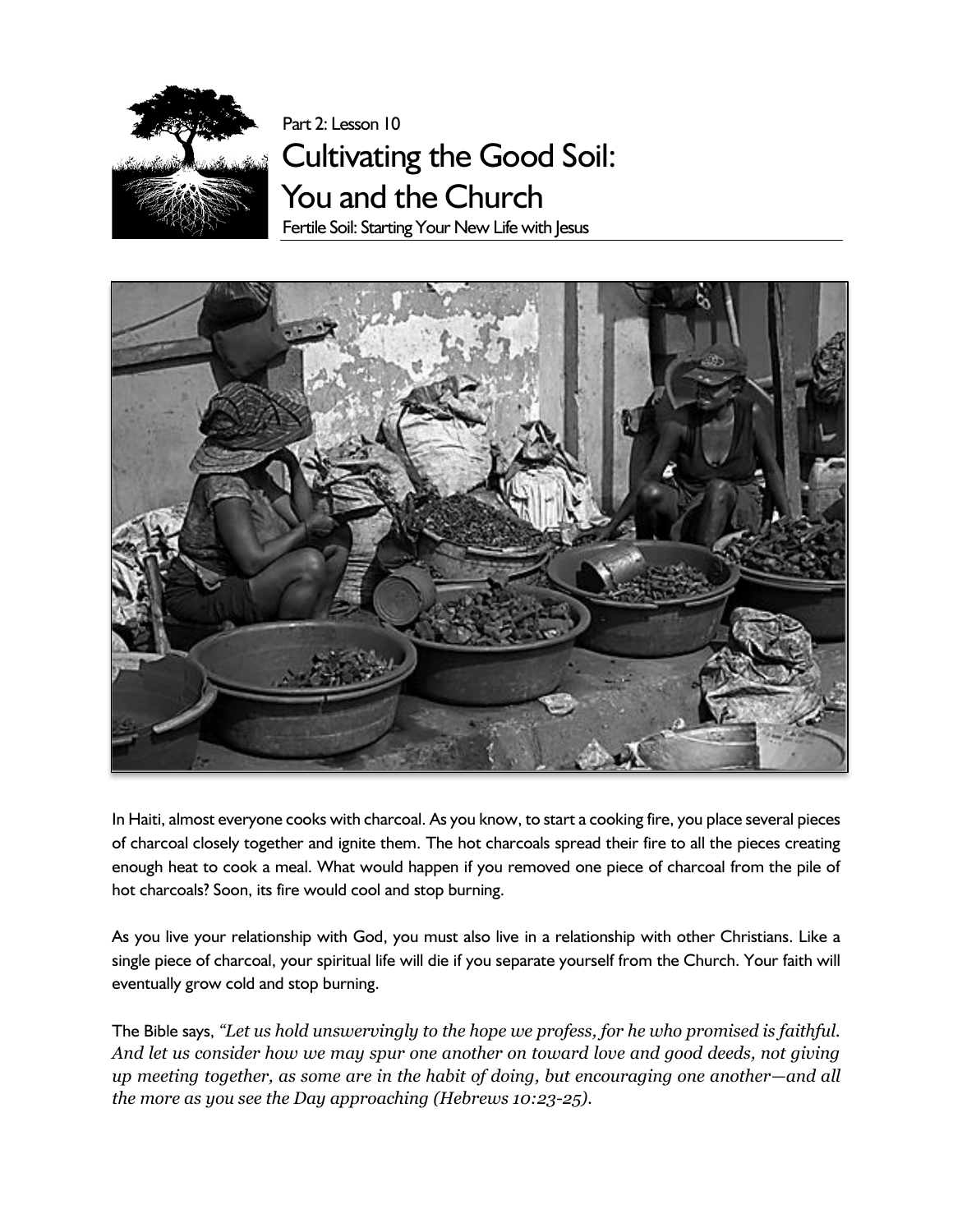This Scripture tells us to hold firmly to our faith and to encourage one another to do good things. But it also observed that some believers stopped meeting with others. Unfortunately, some Christians believe that they can grow in their spiritual life alone, without the Church.

You are not only a Christian for your sake, but also for the sake of others. Fellowship with other Christians is essential for your relationship with God. This is the **horizontal growth** of a tree as its branches reach outward.



# YOUR GROWTH GOAL



**In this lesson will understand:**

- **1) How the Church is essential for spiritual growth**
- **2) What the Church of Jesus Christ is**
- **3) How the Church is to live together.**



**Before you go any further, stop and ask God to help you understand His Word, to help you experience His presence, and to become the person He wants you to be.**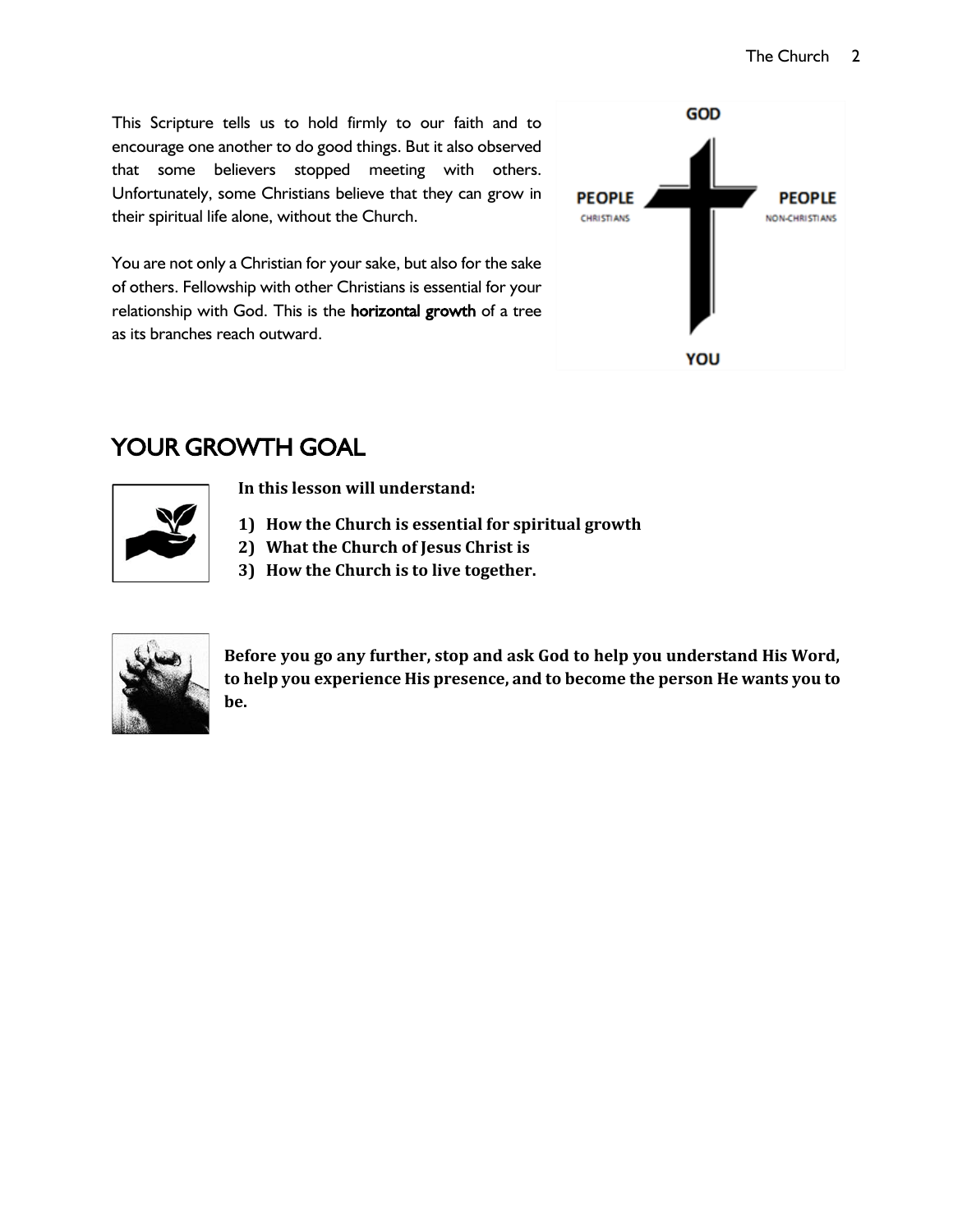## A PICTURE OF THE FIRST CHURCH (Acts 2:41-47)



The Book of Acts is the history of the early Church. This short story describes the gathering of the first Church and its characteristics.

*Those who accepted his message were baptized, and about three thousand were added to their number that day. They devoted themselves to the apostles'* 

*teaching and to fellowship, to the breaking of bread and to prayer. Everyone was filled with awe at the many wonders and signs performed by the apostles. All the believers were together and had everything in common. They sold property and possessions to give to anyone who had need. Every day they continued to meet together in the temple courts. They broke bread in their homes and ate together with glad and sincere hearts, praising God and enjoying the favor of all the people. And the Lord added to their number daily those who were being saved.*



What are four things the early believers devoted themselves to?

- 1)
- 
- 2)
- 3)
- 4)

How would you describe their attitudes of worship and social interaction?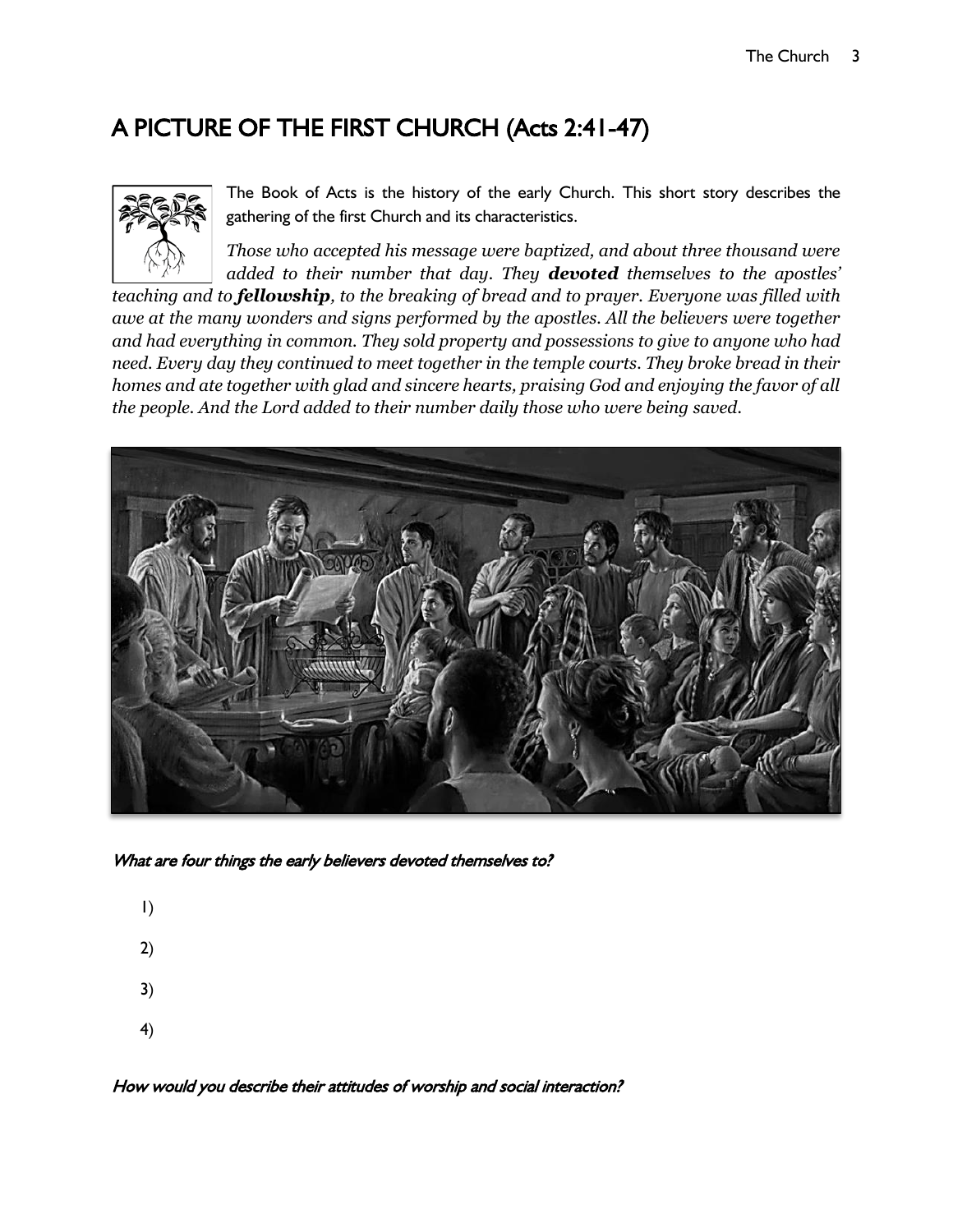How do you think the early Church helped the new Christians to grow in their faith?

#### What kind of effect did this interaction have on their community?

1 John 1:7 says, *"If we walk in the light, as he is in the light, we have fellowship with one another, and the blood of Jesus, his Son, purifies us from all sin."*

#### How does our relationship with Christ and our relationship with others interact together?

Your fellowship with Christ and your fellowship with others are connected. The word "fellowship" means "to share in common." Our interactions work together to purify us from sin. God designed you to live in meaningful fellowship with others, not in isolation. Your fellowship with Christ's people will reinforce your relationship with Christ.

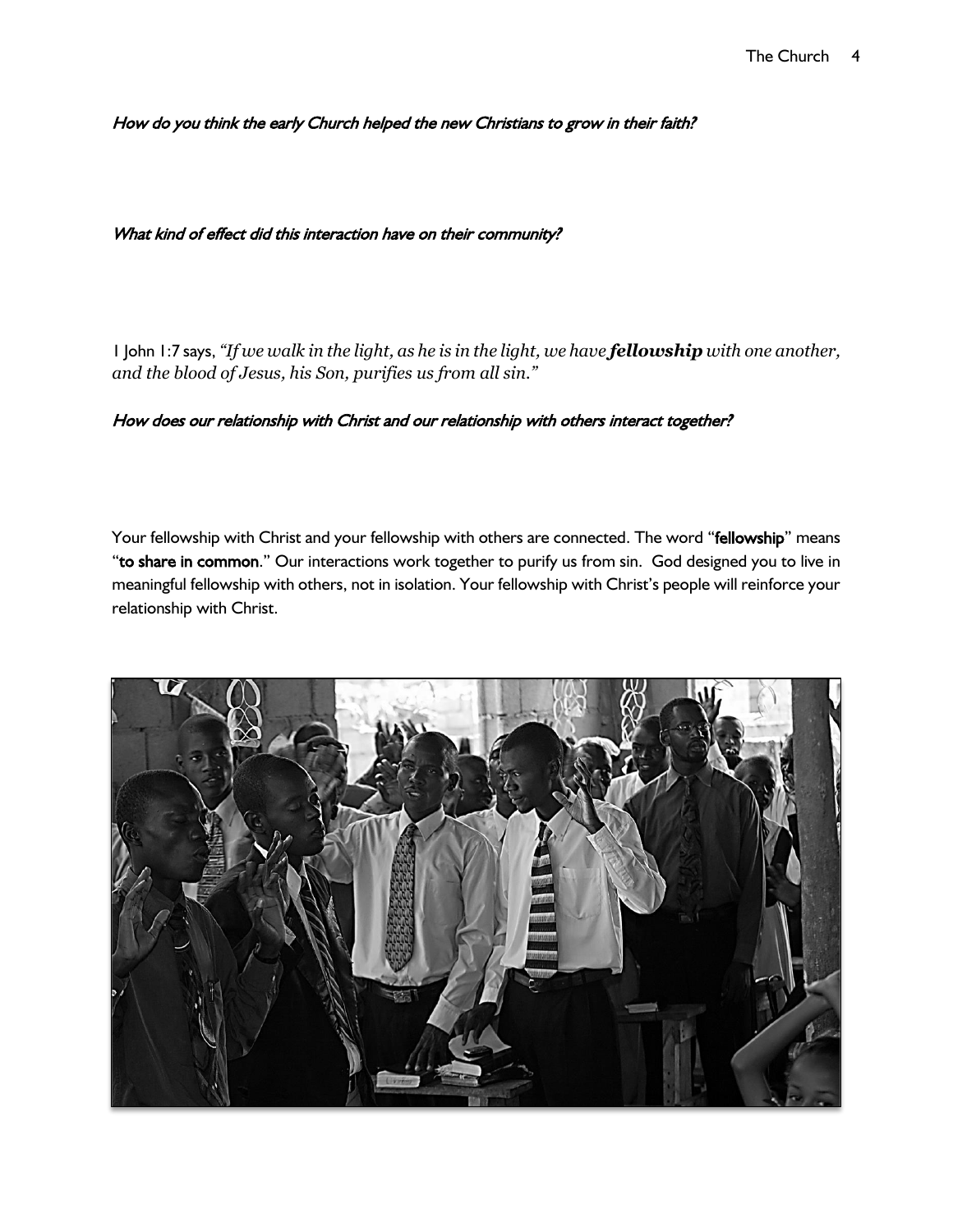## DIGGING DEEPER: YOU ARE THE CHURCH



Many people think that "church" means a building or a worship service, but it means something much deeper than a place or event. When the Apostle Paul wrote to the Church in the city of Corinth, he identified them this way.

*"To the church of God in Corinth, to those sanctified in Christ Jesus and called to*  be his holy people, together with all those everywhere who call on the name of *our Lord Jesus Christ—their Lord and ours" (1 Corinthians 1:2).*

1 Corinthians 1:2 defines the "Church" two ways:

- 1) 2)
- 

\* "Sanctified" means to be made holy, dedicated to God, a special sacrifice to God.

You are the Church. The Church is the people of God—everyone who calls on the name of our Lord Jesus Christ everywhere in the world. The Church is holy and sacred. It is not a building or an event; the Church is God's people.

### THE UNITY OF THE CHURCH

You are an essential part of the Church. To help you understand this 1 Corinthians 12:12-27 gives a helpful illustration.

*Just as a body, though one, has many parts, but all its many parts form one body, so it is with Christ. For we were all baptized by one Spirit so as to form one body—whether Jews or Gentiles, slave or free—and we were all given the one Spirit to drink. Even so the body is not made up of one part but of many.*

*Now if the foot should say, "Because I am not a hand, I do not belong to the body," it would not for that reason stop being part of the body. And if the ear should say, "Because I am not an eye, I do not belong to the body," it would not for that reason stop being part of the body. If the whole body were an eye, where would the sense of hearing be? If the whole body were an ear, where would the sense of smell be? But in fact God has placed the parts in the body, every one of them, just as he wanted them to be. If they were all one part, where would the body be? As it is, there are many parts, but one body.*

*The eye cannot say to the hand, "I don't need you!" And the head cannot say to the feet, "I don't need you!" On the* 

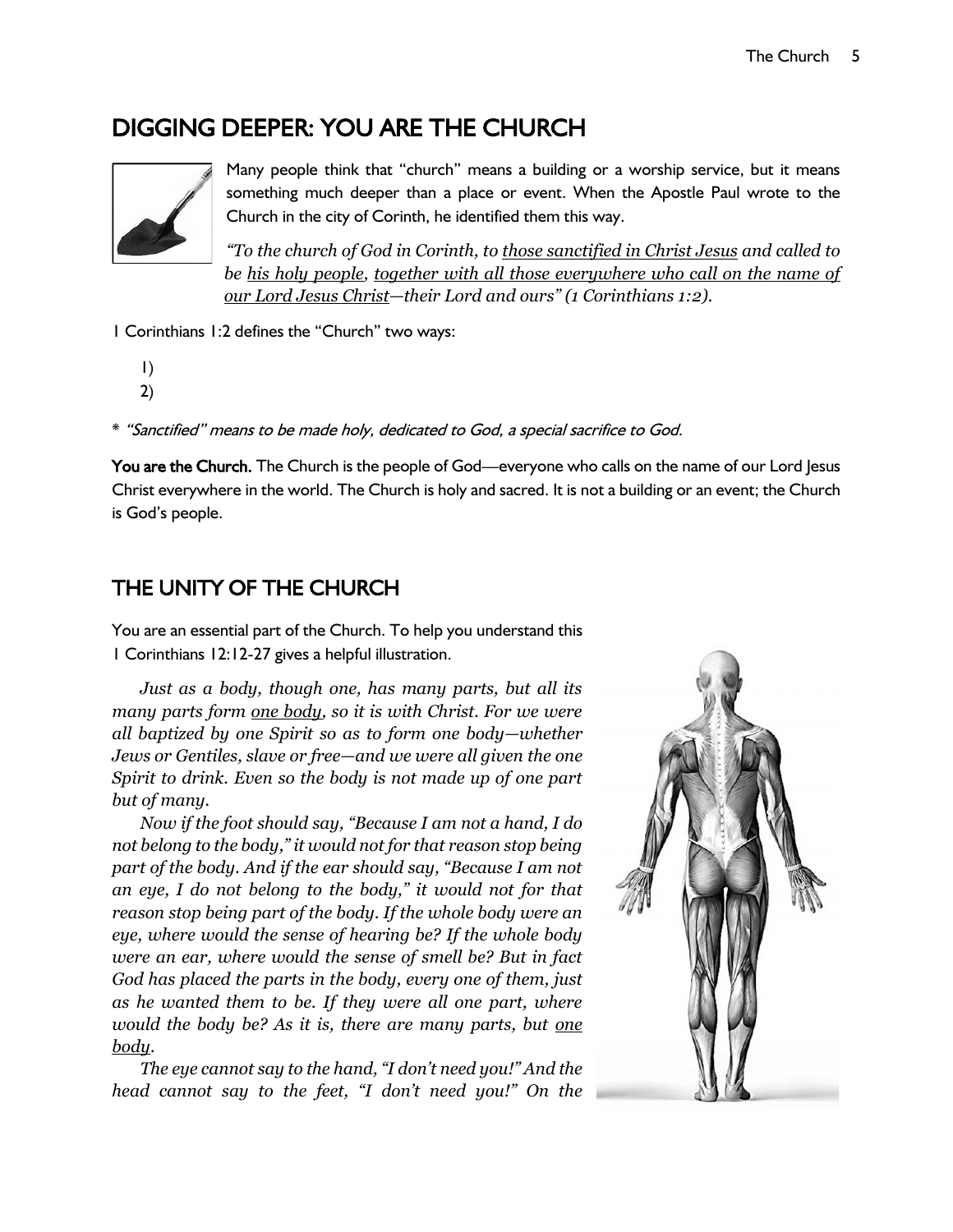*contrary, those parts of the body that seem to be weaker are indispensable, and the parts that we think are less honorable we treat with special honor. And the parts that are unpresentable are treated with special modesty, while our presentable parts need no special treatment. But God has put the body together, giving greater honor to the parts that lacked it, so that there should be no division in the body, but that its parts should have equal concern for each other. If one part suffers, every part suffers with it; if one part is honored, every part rejoices with it. Now you are the body of Christ, and each one of you is a part of it (1 Corinthians 12:12-27).*

#### How is the image of the body used to describe the Church?

#### In the first paragraph, what are three ways that we are unified as believers?

1) 2) 3)

How is each part to be treated and why?

How has God designed the Church to live and work together?

How would you describe yourself as part of the Church?

Again, *"you are the body of Christ."* Colossians 1:18 tells us, *"He [Jesus Christ] is the head of the body, the church."*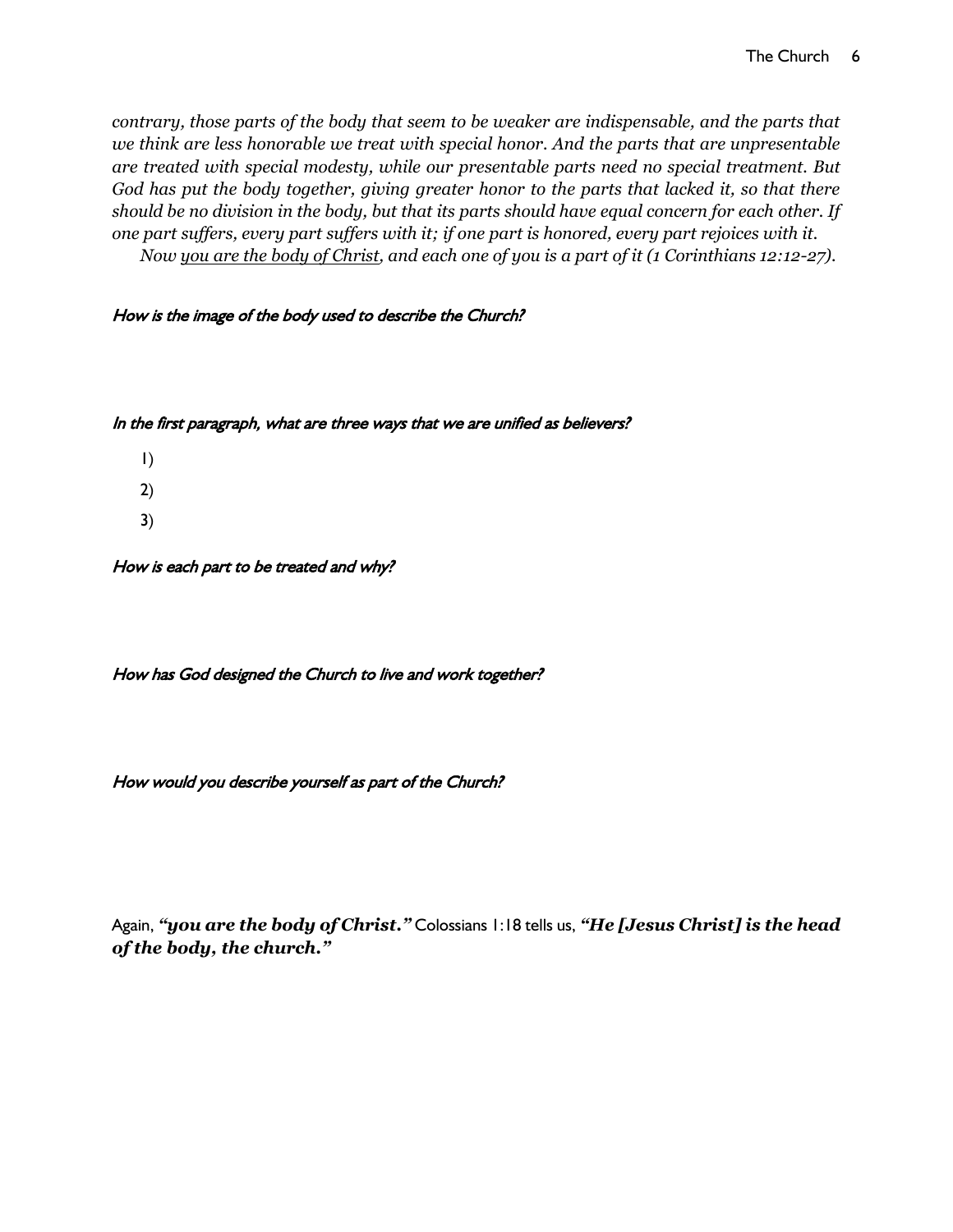## GROWING OUTWARD: LIVING AS THE CHURCH



Interacting with other people is not always easy. But Christ calls us to live as one. The phrase "one another" is used repeatedly in the Bible. Each of the verses below contains a command on how we are to live as the "Body of Christ." Read the following verses and make observations. Write the command that is given in the boxes. See the example.

### 1. ONE ANOTHER

- ❖ *He died for us so that, whether we are awake or asleep, we may live together with him. Therefore encourage one another and build each other up, just as in fact you are doing (1 Thessalonians 5:10-11).*
- ❖ *Now that you have purified yourselves by obeying the truth so that you have sincere love for each other, love one another deeply, from the heart (1 Peter 1:22).*
- ❖ *Above all, love each other deeply, because love covers over a multitude of sins (1 Peter 4:8-10).*
- ❖ *Be kind and compassionate to one another, forgiving each other, just as in Christ God forgave you (Ephesians 4:32).*
- ❖ *Finally, brothers and sisters, rejoice! Strive for full restoration, encourage one another, be of one mind, live in peace. And the God of love and peace will be with you (2 Corinthians 13:11).*
- ❖ *I appeal to you, brothers and sisters, in the name of our Lord Jesus Christ, that all of you agree with one another in what you say and that there be no divisions among you, but that you be perfectly united in mind and thought (1 Corinthians 1:10).*
- ❖ *Therefore, as God's chosen people, holy and dearly loved . . . Bear with each other and forgive one another if any of you has a grievance against someone. Forgive as the Lord forgave you (Colossians 3:12-13).*
- ❖ *Therefore confess your sins to each other and pray for each other so that you may be healed. The prayer of a righteous person is powerful and effective (James 5:16).*
- ❖ *You, my brothers and sisters, were called to be free. But do not use your freedom to indulge the flesh; rather, serve one another humbly in love. For the entire law is fulfilled in keeping this one command: "Love your neighbor as yourself." (Galatians 5:13-14).*

| 1 Thessalonians 5:10-11 | 1 Peter 1:22       | Ephesians 4:32 | 2 Corinthians 13:11 |
|-------------------------|--------------------|----------------|---------------------|
| encourage one another   | 1 Peter 4:8-10     |                |                     |
| build each other up     |                    |                |                     |
|                         |                    |                |                     |
|                         |                    |                |                     |
| 1 Corinthians 1:10      | Colossians 3:12-13 | James $5:16$   | Galatians 5:13-14   |
|                         |                    |                |                     |
|                         |                    |                |                     |
|                         |                    |                |                     |
|                         |                    |                |                     |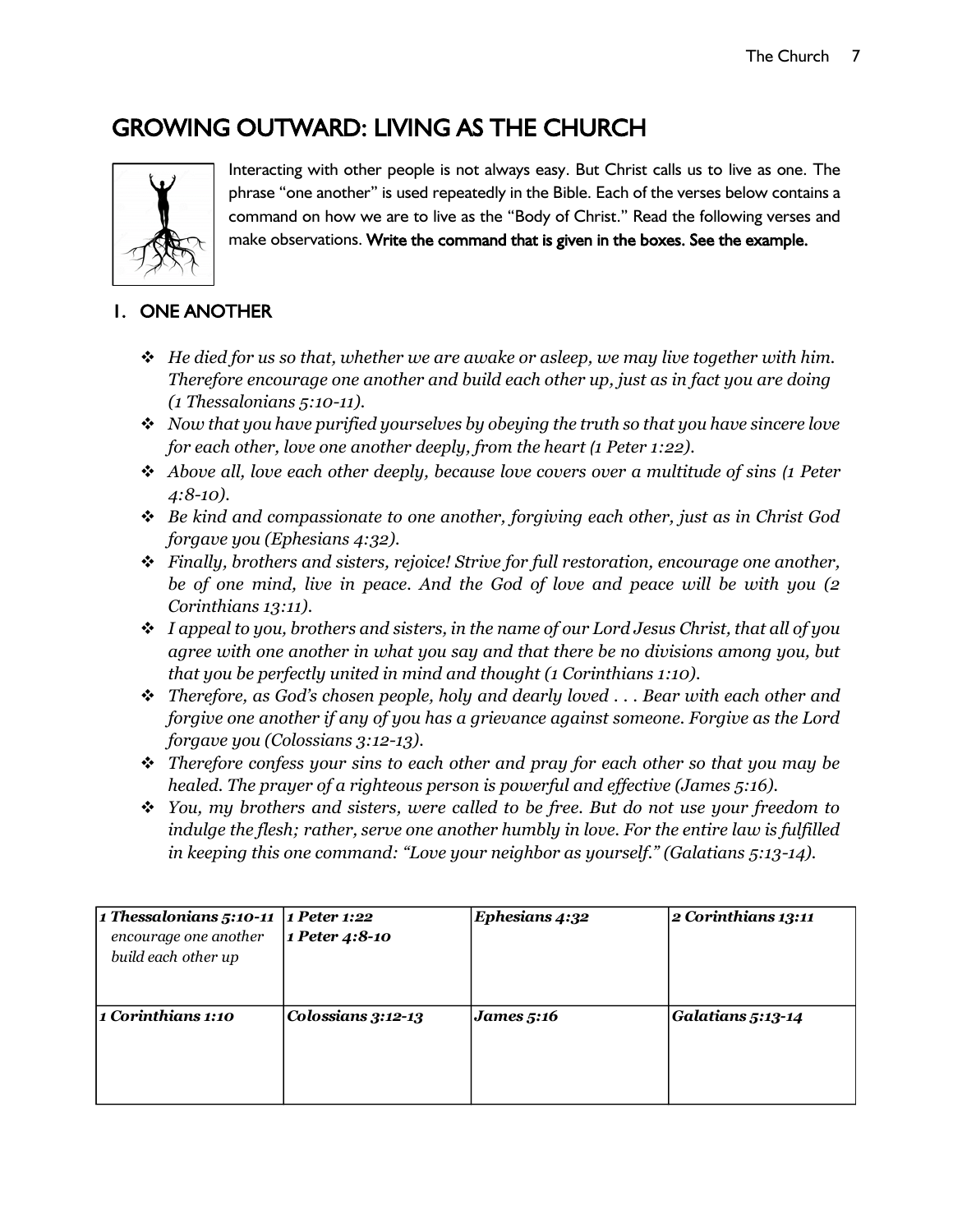### 2. REFLECTING ON THESE TRUTHS

**Consider parts of your body.** 



**Look at your hands. Think about how important they are to you. Imagine what you could not do without them. Look at your feet. Think about how important they are to you. Imagine all the things you could not do without them. Touch your ears. Think about how important they are to you. Imagine what you could not do without them. Close your eyes. Touch your eyes. Imagine how difficult life would be without your sight.**



**Now, think about how difficult your it would be for you to grow in your spiritual life without the encouragement, instruction, prayers, and help of others in the body of Christ. Also, consider how others need your contributions—your encouragement, instruction, prayers, and help.**

## 3. COMMITTING TO THESE TRUTHS

Psalm 133:1 says, "*How good and pleasant it is when God's people live together in unity*!"

You are an essential part of the Body of Christ. Your presence and contributions are needed, and you need the encouragement of the Church as well. Hebrews 10:24-25 tells us*, "And let us consider how we may spur one another on toward love and good deeds, not giving up meeting together, as some are in the habit of doing, but encouraging one another—and all the more as you see the Day approaching."*

**Take some time to think about how you can support others in the Body of Christ. Write three or more ways that you can do this in the space on the next page. Share with others in your group.**